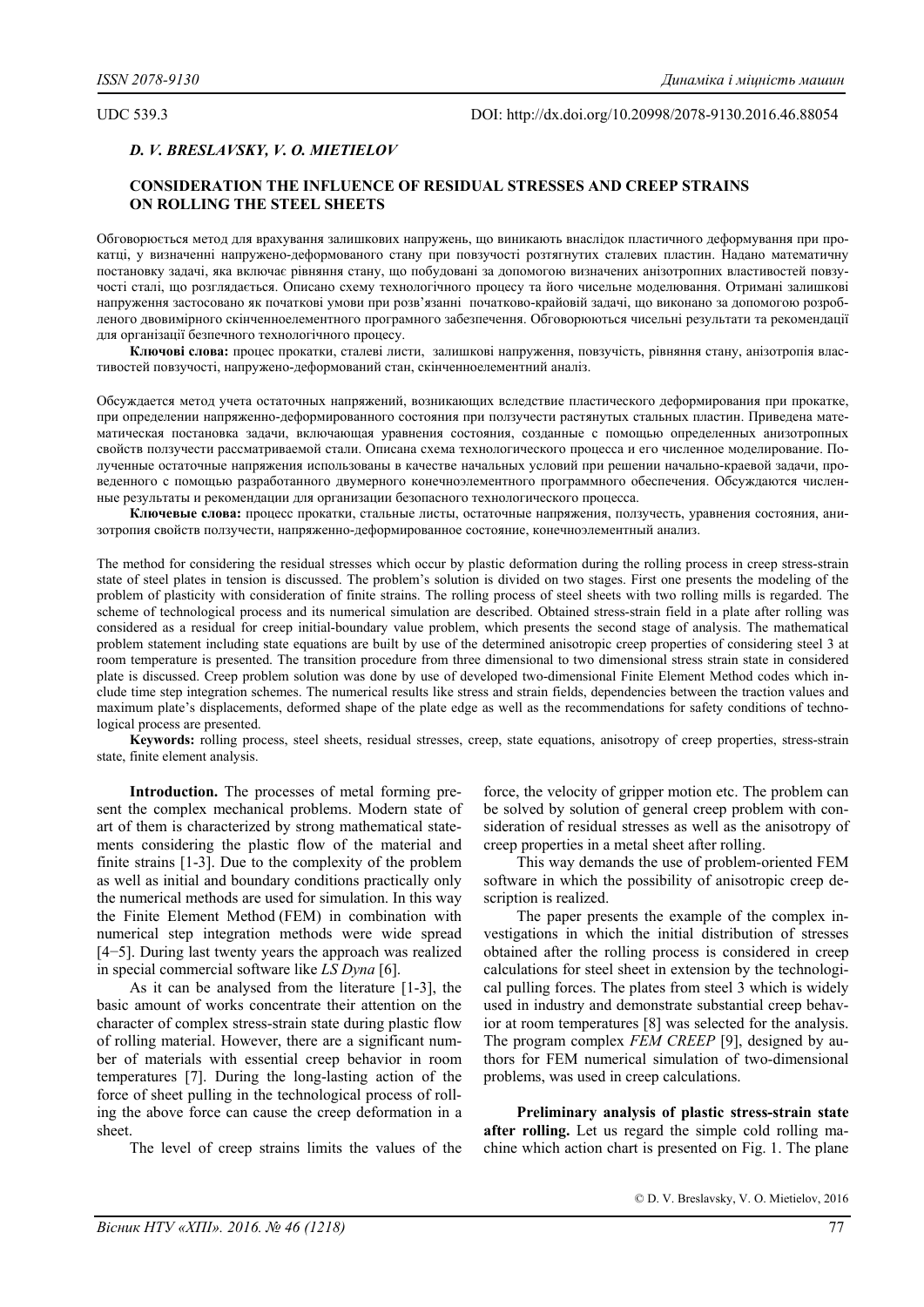steel metal billet passes through the mill and pulls by the action of traction is distributed on its front edge.

The sheet dimensions are:

width:  $a = 0.12$  m; length of the first part  $l_1 = 0.64$  m; length of the second part  $l_2 = 0.36$  m; thicknes  $h_1 = 0.006$  m;

The bottom of the sheet is located on the unmoveable rectangular basis. The rolling mills are characterized by the distance between them  $h_2 = 0.0038$  m; The mill's hight  $b = 0.18$  m, its radius  $R = 0.5$  m.



Figure 1 – The model of the rolling mill

For the determining of the residual stress-state after rolling the engineering FEM program complex was used. The basis and mills were considered as rigid. The calculations were performed in 3d statement with use of the FE mesh with 55800 elements for the aggregate model.

The stress-strain diagram with linear hardening was obtained experimentally [8].

The different velosities of sheet's motion were numerically analysed. Let us regard the example with  $v = 1$  m/s. The von Mises strain redistribution after rolling is presented on the Fig. 2.



Figure 2 – Von Mises strains in the plate after rolling

The analysis of numerical data shows that the plate becomes thinner after the rolling process and the inhomogeneous stress-strain distribution was obtained.

**Mathematical model for creeping plate with residual stresses after rolling.** From the mechanical point of view the problem will be formulated as following: it is necessary to found the evolution of stress-strain state in the rectangular plate with initially obtained stress and strain distribution caused by plastic deformation through rolling. The small strains as well as plane stress state will be considered.

Let us write the total system of motion equations of solid  $\Omega$  with border  $\Gamma$  with standard description of unknowns: stress  $\sigma$ , total strain  $\varepsilon$  with plastic  $p$  and creep  $c$ components :

$$
\sigma_{ij,j} = \rho u_i; \quad \sigma_{ij} n_j = t_{ri}(x); \quad x \subset \Gamma_2 ;
$$
\n
$$
\varepsilon_{ij} = \frac{1}{2} \big( u_{i,j} + u_{j,i} \big); \quad x \subset \Omega; \quad u_i \big|_{\Gamma_1} = \tilde{u}_i; \quad x \subset \Gamma_1; \quad i = 1,2 ; (1)
$$
\n
$$
\sigma_{ij} = C_{ijkl} \big( \varepsilon_{ij} - p_{ij} - c_{ij} \big);
$$
\n
$$
u_i(x_i, 0) = u_i^0(x_i); \quad \sigma_{ij}(x_i, 0) = \sigma_{ij}^0(x_i);
$$
\n
$$
\varepsilon_{ij}(x_i, 0) = \varepsilon_{ij}^0(x_i); c_{ij}(x_i, 0) = 0.
$$

Here *n* is outer normal vector,  $\rho$  is the material density. The addition of strains is considered. Zero subindex denotes the initial distribution of the value.

The experimental investigations are presented in [8] shows that this steel 3 is characterized by creep at room temperatures. It was shown here, that elastic properties are isotropic but creep ones are orthotropic.

Let us briefly present the state equations. The plastic strains are considered by Huber-Mises plasticity condition with Prandl-Reuss flow rule [7]:

$$
dp_{ij} = \frac{3}{2} \frac{d\overline{p}_i}{\sigma_i} s_{ij}, \qquad (2)
$$

where  $s_{ij}$  presents the deviatoric stress components  $\sigma_{I}$  is von Mises equaivalent stress.

Experiments [8] show the essential creep hardening in specimen made from steel 3 at T=20 С. Therefore the following creep state equations (3) were used

$$
c_{ij} = \widetilde{B} c_{vM}^{-\alpha} \sigma_{V}^{n-1} \left[ \overline{B} \right] \sigma_{ij} , \qquad (3)
$$

where  $\overline{B}$  is the matrix of the creep constants,  $\sigma_{v}$  is equivalent stress , built by use the creep constants of material, *cvm* is von Mises equivalent strain,  $((\alpha + 1)\tilde{\beta})^{\frac{1}{\alpha+1}} = 3.166 \cdot 10^{-31}$  (10 MIIa) 1  $n = 97.35$ ,

$$
((\alpha + 1)B)^{\alpha+1} = 3.166 \cdot 10^{-31} (10 \text{ MHz})^m/h, \qquad n = 97.35, \alpha = 4.32 [8].
$$

**Results of FEM numerical simulations.** The problem (1-3) was solved by use of combination of FEM with plane triangle element and direct numerical integration of initial problems.

Let us regard the metal sheet by use the calculation scheme of the thin plate 0.36х0.12 m, which is fixed in one edge and loaded by different values by traction *tr*.

By use of special designed code the part of FE mesh with 864 elements and 481 nodes with subsequent stressstrain component distributions was imported into the *FEM CREEP* program complex [9].

The top layer of 3d elements was selected for import. The values here are equal to the bottom layer's values and are greater than inner ones. Due to smallness of *y*−displacements in 3d model, the y coordinates in 2d model had not changed. *x*-coordinates were increased on 2.5 mm due to the results of 3d calculations.

The values of stress tensor components for 2d model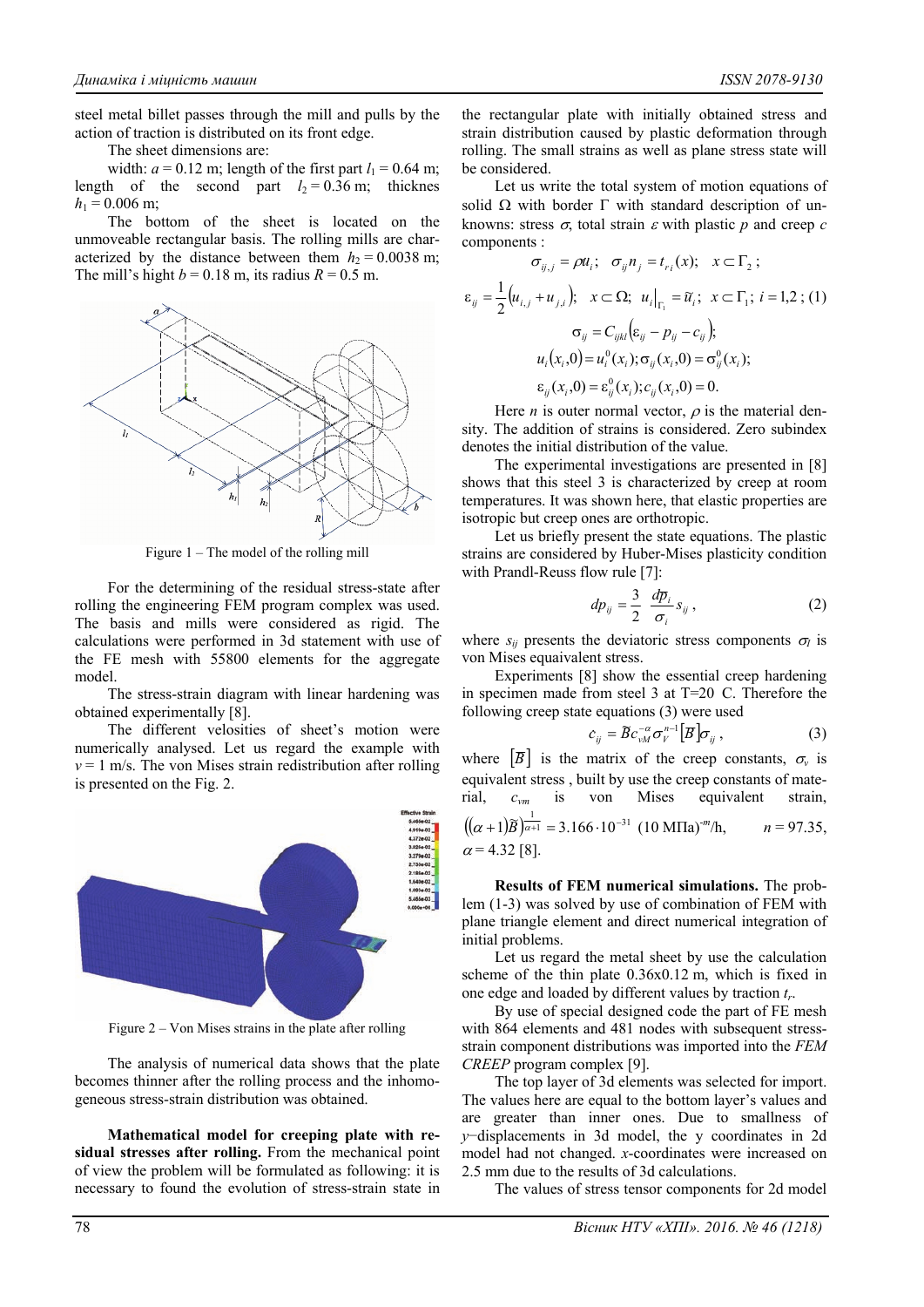were obtained by re-calculation procedure, in which longitudinal normal components were the same, and other values were obtained due to principle of equality of the stress tensor invariants – von Mises equivalent stresses in each elements.

This von Mises equivalent stress distribution is presented in Fig. 3. The map shows its inhomogeneous character after the rolling process.



Figure 3 – Von Mises equivalent stress distribution in a plate after rolling, MPa 10-1



Figure 4 – Distribution of normal stress  $\sigma_x$  in a plate, MPa  $10^{-1}$ 

Fig. 4 contains distribution of the normal stress  $\sigma_{\rm r}$  in a plate. As one can see, the considerable areas of compression after rolling are presented.

Practically similar character of distribution along the plate length can be used for justifying the use of FE model dimensions.

Let us regard the results of numerical simulation of creep in plate. The values of traction are equal to 64, 128, 220, 230 та 250 MPa were used in calculations. The creep time 30 s was analysed.

Fig. 5 contains the total von Mises equivalent stress distribution in a plate, which is obtained by addition to initial stress field the value of traction  $t_r = 250 \text{ MPa}$ . This distribution can be regarded as maximum possible, because the equivalent stress values in definite places are closer to the rupture stress 395.3 MPa.

As one can see, there are areas with equivalent stress vales 330-390 MPa, in which significant creep strains up 2.2 % occur in a plate material [8].

Fig. 6 illustrates the dependence between traction values and maximum longitudinal displacement in a plate. By this figure's analysis the border between 'safety' values of the traction without considerable creep can be determined. This value can be determined as 200 MPa. Even we think that the displacement of 0.5 mm is not so big, we must assume the irregular character of creep strain accumulation in a plate due to the irregular initial stress distribution. Fig. 7 contains the graphical illustration of plate's edge displacements in points along the plate width at *t*=30 s and *t<sub>r</sub>*=250 MPa.



Figure 5 – Total von Mises equivalent stress distribution in a plate in the case  $t_r = 250 \text{ MPa}$ , MPa  $10^{-1}$ 



longitudinal displacement in a plate



This non-symmetric character of displacement dis-